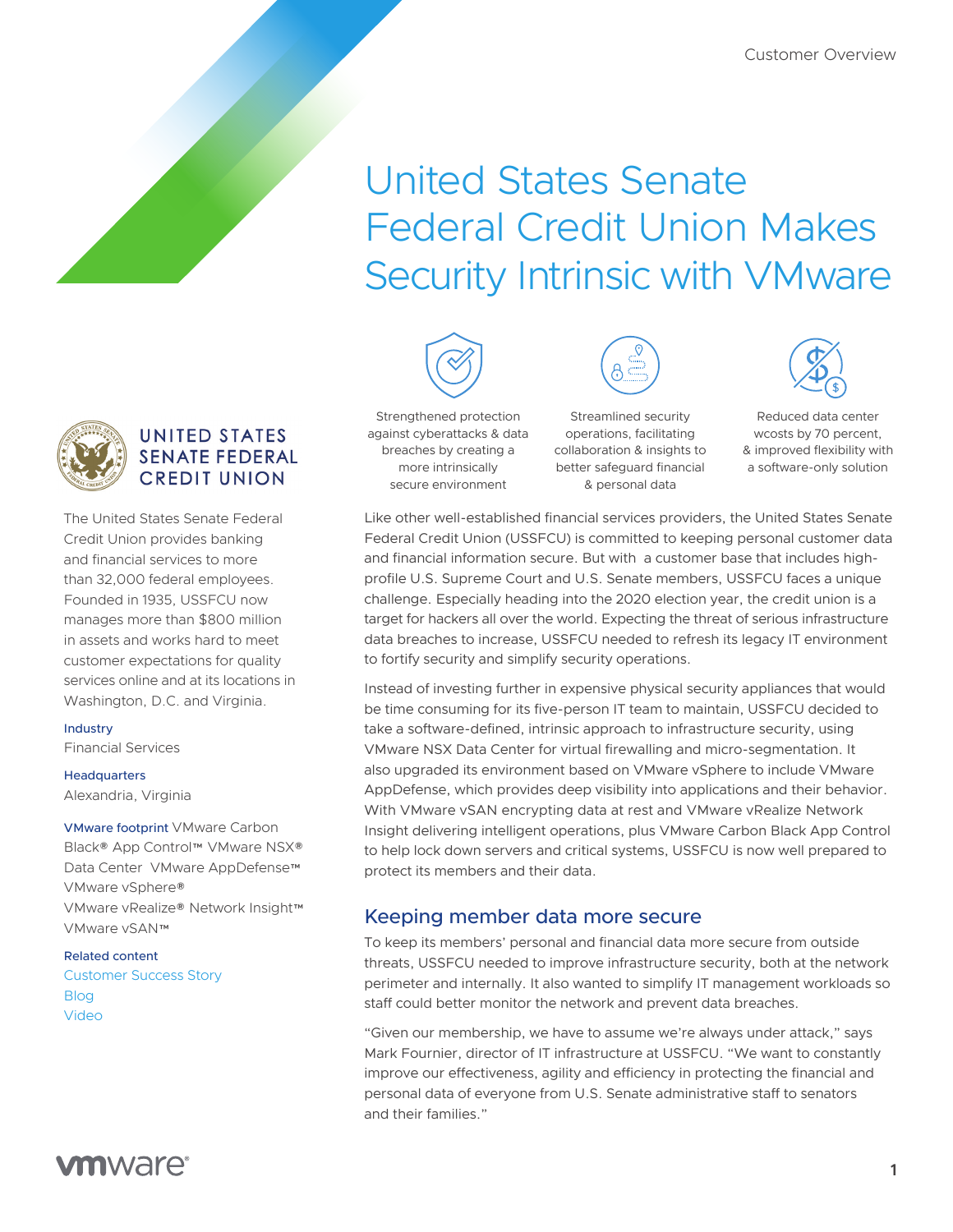United States Senate Federal Credit Union Makes Security Intrinsic with VMware

"The internal firewall and microsegmentation capabilities of NSX Data Center enabled us to rapidly deliver on our CIO's zero-trust initiative. Combined with VMware Carbon Black and vSphere with AppDefense, we've simplified our environment while making our security posture much stronger."

Mark fournier Director of IT infrastructure, United States Senate Federal Credit Union Historically, network security at the credit union had been siloed, with access limited to just a few administrators. Lacking centralized east-west visibility, engineers used open-source port scanning software and manual mapping to understand network communication flows and protocols. Security administration was split between different tools and management interfaces. Wanting to modernize, USSFCU sought a consolidated, intrinsic way to monitor infrastructure throughout its two data centers and three branch offices.

"We needed better visibility into what was happening on our network, as well as the ability to easily segment off virtual machines and applications to prevent the lateral spread of threats," says Corey Primrose, senior security administrator at USSFCU. "At the same time, we wanted to democratize networking and security by making it less arcane and more user-friendly to our entire team."

## A flexible, intrinsic solution for security

To take security to the next level, USSFCU deployed NSX to provide network micro-segmentation and perimeter firewalling for its private cloud based on vSphere. When the credit union saw the flexibility that virtualized networking offered, it quickly upgraded to NSX Data Center, a complete L2–L7 networking and security virtualization platform. The solution includes VMware NSX Intelligence™, a native, distributed analytics engine, to provide continuous data center–wide visibility.

"We moved from the original NSX Data Center for vSphere to NSX Data Center because it gives us the ability to accommodate potential future use cases, such as edge services and multi-cloud," says Primrose. "We're in the process of building out a new headquarters and data center, and with virtualized networking and security, we can keep all our options open."

The credit union also upgraded its vSphere environment to include AppDefense, which delivers advanced threat detection and response capabilities fully integrated into VMware vSphere Hypervisor. Instead of trying to constantly watch for attacks, which regularly shift as hackers develop new strategies, AppDefense helps establish a zero-trust security model for applications. AppDefense understands the workloads and intended behavior of applications, so it can detect sudden or abnormal application behavior changes and keep USSFCU members safe by automatically locking down endpoints or blocking individual processes.

"VMware solutions help us solve different security challenges in parallel," says Fournier. "We can use NSX Data Center for perimeter security and microsegmentation, AppDefense for detecting unusual behavior and vSAN to encrypt data at rest. Together, they help us seamlessly provide robust protection for our IT infrastructure and our members' data."

To further fortify its infrastructure, USSFCU deployed VMware Carbon Black App Control to help secure servers and key systems, prevent unwanted changes and support regulatory compliance. The solution combines application allowlisting, file integrity monitoring, robust device control and memory/tamper protection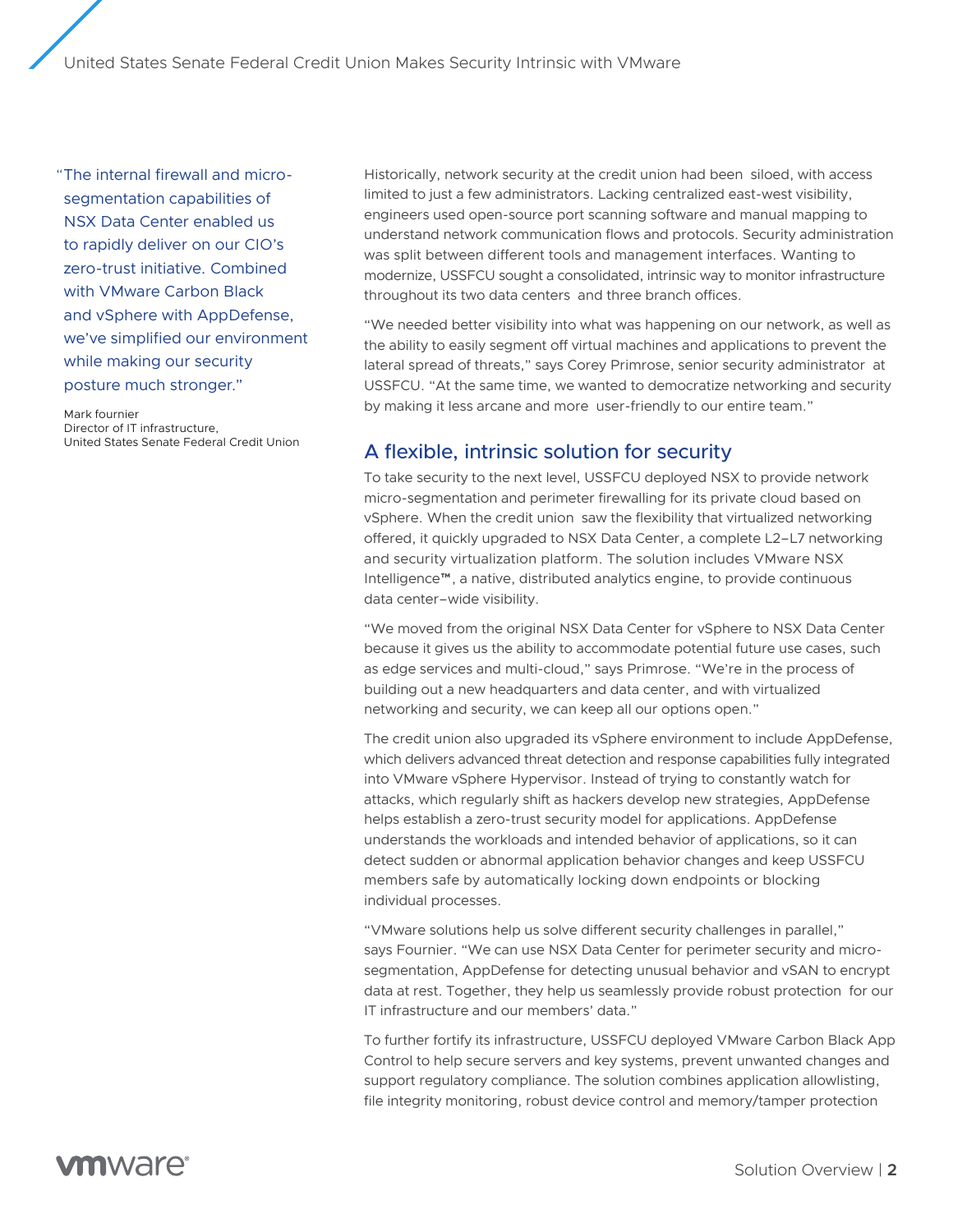into a single agent, so only trusted and approved software is allowed to execute on USSFCU's critical systems and endpoints. By watching for behavioral indicators of malicious activity and conducting continuous recording of attack details, Carbon Black App Control provides USSFCU with rich visibility into suspicious activities.

"VMware Carbon Black gives us peace of mind when it comes to the everpresent and evolving threats of ransomware. Having personally been involved with a number of organizations impacted by ransomware activities, I've seen that the resulting costs and damages can be immeasurable. At USSFCU, it's crucial for us to be able to confidently lock in systems to a known, good state at the time of deployment. This goes a long way to prevent, if not eliminate, the threat of an errant malware process making entry into a protected system. Complementary solutions from VMware, such as AppDefense, bolster our overall level of protection even further," Fournier says.

## Avoiding disruptions and damage

Deploying NSX Data Center has had a transformative effect on how USSFCU protects its infrastructure, enabling the credit union to quickly provision the networking and security services it needs to counter threats and keep members' data safe. Even if an attacker manages to get through the perimeter, microsegmentation will protect critical applications and data as automated remediation goes to work.

"NSX Data Center lets us easily run discoveries over groups of VMs and see exactly what's going on with our network," says Primrose. "It gives us more proactive security, and when we do need to react, we can do so much faster and with much more granular control."

Standardizing on VMware security solutions allowed USSFCU to remove multiple legacy toolsets, giving the credit union single-pane-of-glass security management. As a result, the IT staff no longer needs to manage multiple firewalls or antivirus solutions to keep ahead of potential attacks. Tight integration between NSX Data Center and AppDefense also improves operational effectiveness and saves time by automating previously manual tasks.

"The ability to directly see how systems interact with each other enables more people to engage in security conversations. We're improving our understanding of data flows and network structure, which results in a stronger data protection strategy," Fournier says.

With Carbon Black App Control, USSFCU has the control it needs over its environment to prevent unauthorized changes to applications and files. The solution streamlines the USSFCU IT team's work by automating approvals of trusted software and eliminating the burden of allowlist management.